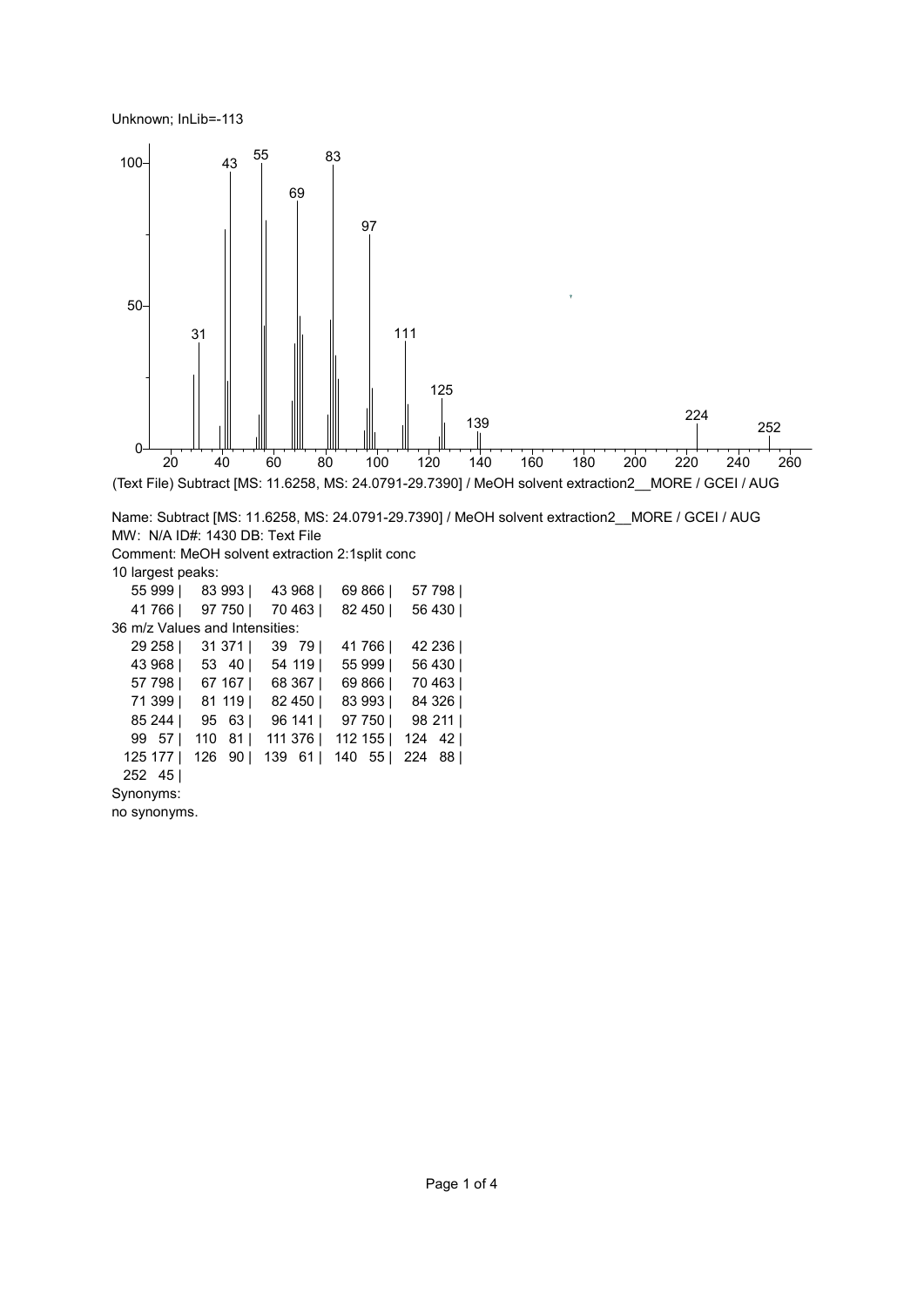Hit 1 : 1-Octadecanol C18H38O; MF: 931; RMF: 931; Prob 10.6%; CAS: 112-92-5; Lib: replib; ID: 3291.





Name: 1-Octadecanol Formula: C18H38O MW: 270 Exact Mass: 270.292265 CAS#: 112-92-5 NIST#: 430927 ID#: 3291 DB: replib Other DBs: Fine, TSCA, RTECS, EPA, HODOC, NIH, EINECS, IRDB Contributor: SODA AROMATIC CO., LTD.; Used with permission, courtesy of Funatsu Laboratory, University of Tokyo.The copyright reserved by Funatsu Laboratory. Related CAS#: 193766-48-2; 8014-37-7; 8032-19-7; 8032-21-1; 8034-90-0 InChIKey: GLDOVTGHNKAZLK-UHFFFAOYSA-N Non-stereo 10 largest peaks: 43 999 | 83 987 | 55 964 | 57 920 | 69 854 | 97 743 | 41 706 | 56 500 | 70 487 | 82 415 | 52 m/z Values and Intensities: 27 79 | 29 243 | 31 154 | 39 58 | 41 706 | 42 158 | 43 999 | 44 22 | 45 17 | 53 27 | 54 82 | 55 964 | 56 500 | 57 920 | 58 36 | 67 123 | 68 362 | 69 854 | 70 487 | 71 401 |

72 20 | 73 17 | 81 72 | 82 415 | 83 987 |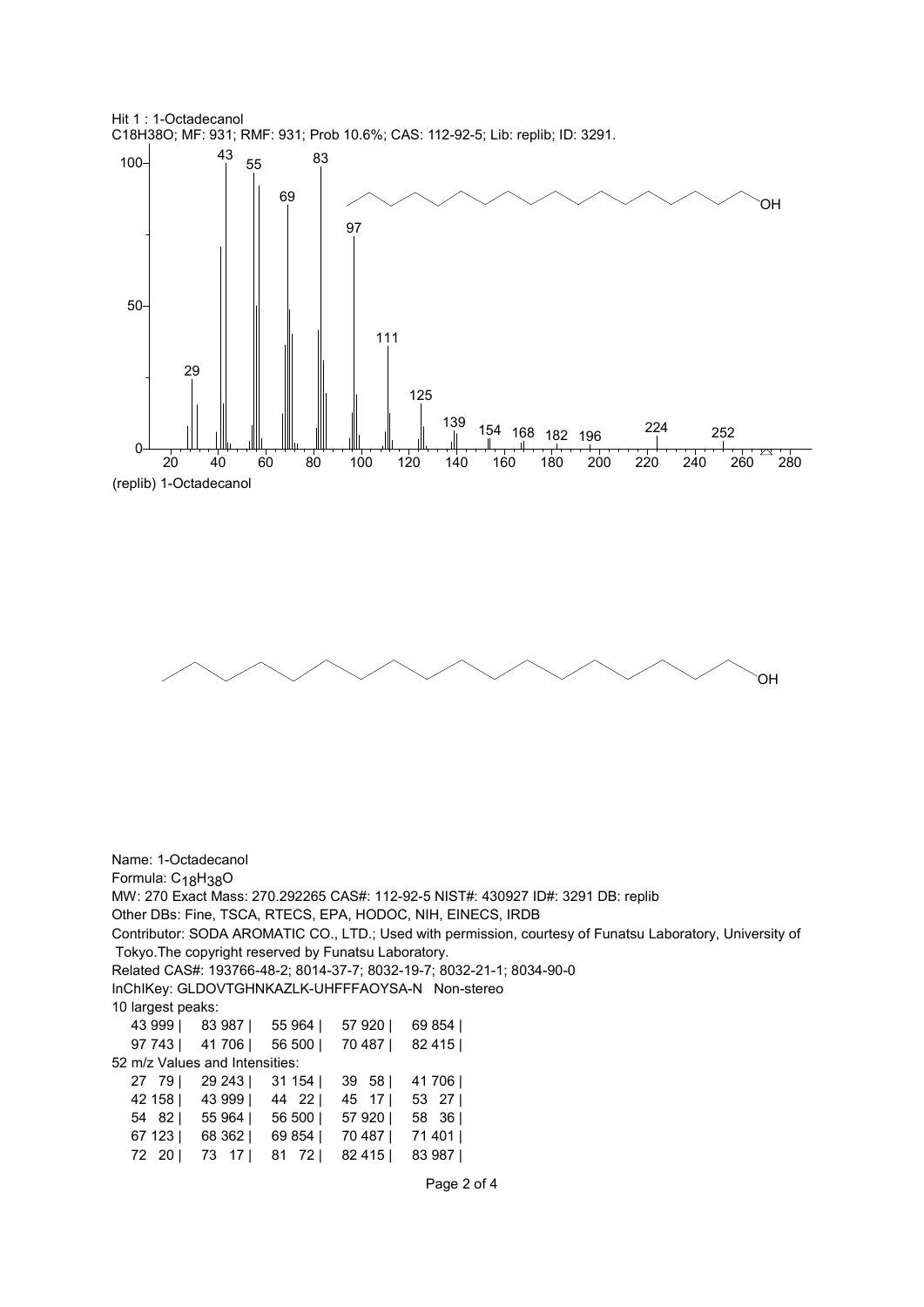84 308 | 85 194 | 95 37 | 96 126 | 97 743 | 98 189 | 99 47 | 109 10 | 110 59 | 111 360 | 112 124 | 113 29 | 124 33 | 125 158 | 126 77 | 127 10 | 138 24 | 139 64 | 140 53 | 153 35 | 154 37 | 167 20 | 168 27 | 182 19 | 196 15 | 224 46 | 252 28 | Synonyms: 1.n-Octadecanol 2.n-Octadecyl alcohol 3.n-1-Octadecanol 4.Aldol 62 5.Alfol 18 6.Atalco S 7.Cachalot S-43 8.Crodacol-S 9.Lanol S 10.Lorol 28 11.Octadecan-1-ol 12.Octadecyl alcohol 13.Sipol S 14.Siponol S 15.Siponol SC 16.Stearol 17.Stearyl alcohol 18.Stenol 19.Steraffine 20.Decyl octyl alcohol 21.Adol 68 22.Dytol e-46 23.Octadecanol 24.Polaax 25.Usp XIII stearyl alcohol 26.CO-1895 27.CO-1897 28.Kalcohl 80 29.Conol 30F 30.1-Hydroxyoctadecane 31.C18 Linear alcohol 32.Cachalot S-56 33.CO 1895F 34.Conol 1675 35.Crodacol S70 36.Crodacol S95NF 37.Lanette 18 DEO 38.Lorol C18 39.Octadecanol NF 40.Philcohol 1800 41.Rita SA 42.Stearyl alcohol NF 43.Stearyl alcohol USP 44.Varonic BG 45.Octanodecanol 46.1-Stearyl alcohol 47.Stearic alcohol 48.Rofamol 49.Crodacol S 50.Kalcohl 8098 51.Adol 62